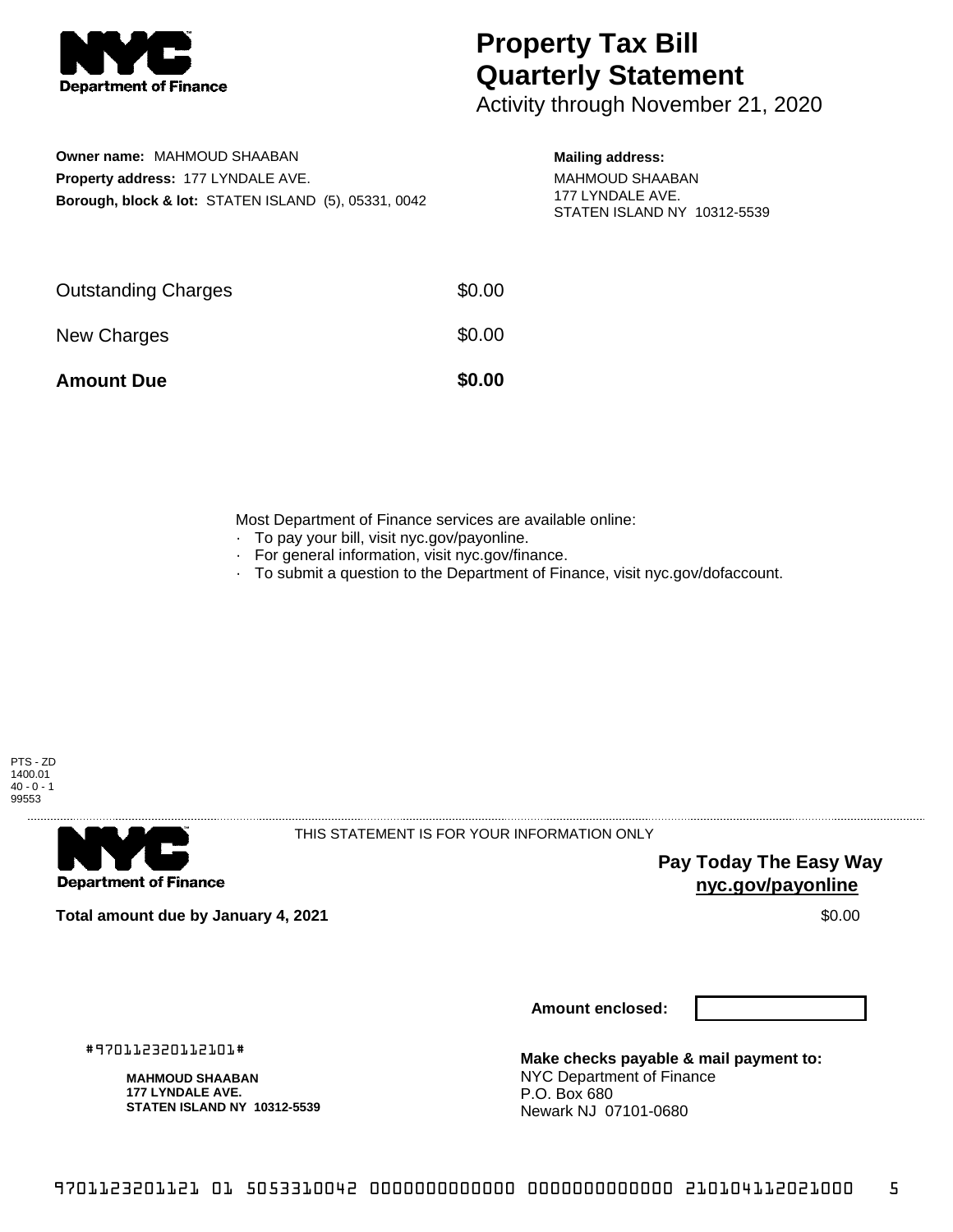

| <b>Previous Charges</b>                                      |                               | Amount<br>\$0.00 |                                |
|--------------------------------------------------------------|-------------------------------|------------------|--------------------------------|
| Total previous charges including interest and payments       |                               |                  |                                |
| <b>Current Charges</b>                                       | <b>Activity Date</b>          | <b>Due Date</b>  | Amount                         |
| Finance-Property Tax<br>Adopted Tax Rate<br>Payment Adjusted | 01/01/2021                    | 01/01/2021       | \$0.00<br>$$-18.14$<br>\$18.14 |
| <b>Total current charges</b>                                 |                               |                  | \$0.00                         |
| <b>Tax Year Charges Remaining</b>                            | <b>Activity Date Due Date</b> |                  | <b>Amount</b>                  |
| <b>Finance-Property Tax</b><br><b>Adopted Tax Rate</b>       |                               | 04/01/2021       | \$0.00<br>$$-18.14$            |
| <b>Early Payment Discount</b><br>Payment Adjusted            | 01/01/2021                    | 04/01/2021       | \$0.18<br>\$17.96              |
| Total tax year charges remaining                             |                               |                  | \$0.00                         |
| <b>Overpayments/Credits</b>                                  | <b>Activity Date</b>          | <b>Due Date</b>  | <b>Amount</b>                  |
| <b>Credit Balance</b>                                        |                               | 07/01/2020       | $$ -36.10$                     |
| Total overpayments/credits remaining on account              |                               |                  | \$36.10                        |

You must apply for a refund or a transfer of credits resulting from overpayments within six years of the date of **the overpayment or credit. Please note that overpayments and credits are automatically applied to unpaid taxes.**

### **Home banking payment instructions:**

- 1. **Log** into your bank or online bill pay website.
- 2. **Add** the new payee: NYC DOF Property Tax. Enter your account number, which is your boro, block and lot, as it appears here: 5-05331-0042 . You may also need to enter the address for the Department of Finance. The address is P.O. Box 680, Newark NJ 07101-0680.
- 3. **Schedule** your online payment using your checking or savings account.

#### **Did Your Mailing Address Change?** If so, please visit us at **nyc.gov/changemailingaddress** or call **311.**

When you provide a check as payment, you authorize us either to use information from your check to make a one-time electronic fund transfer from your account or to process the payment as a check transaction.